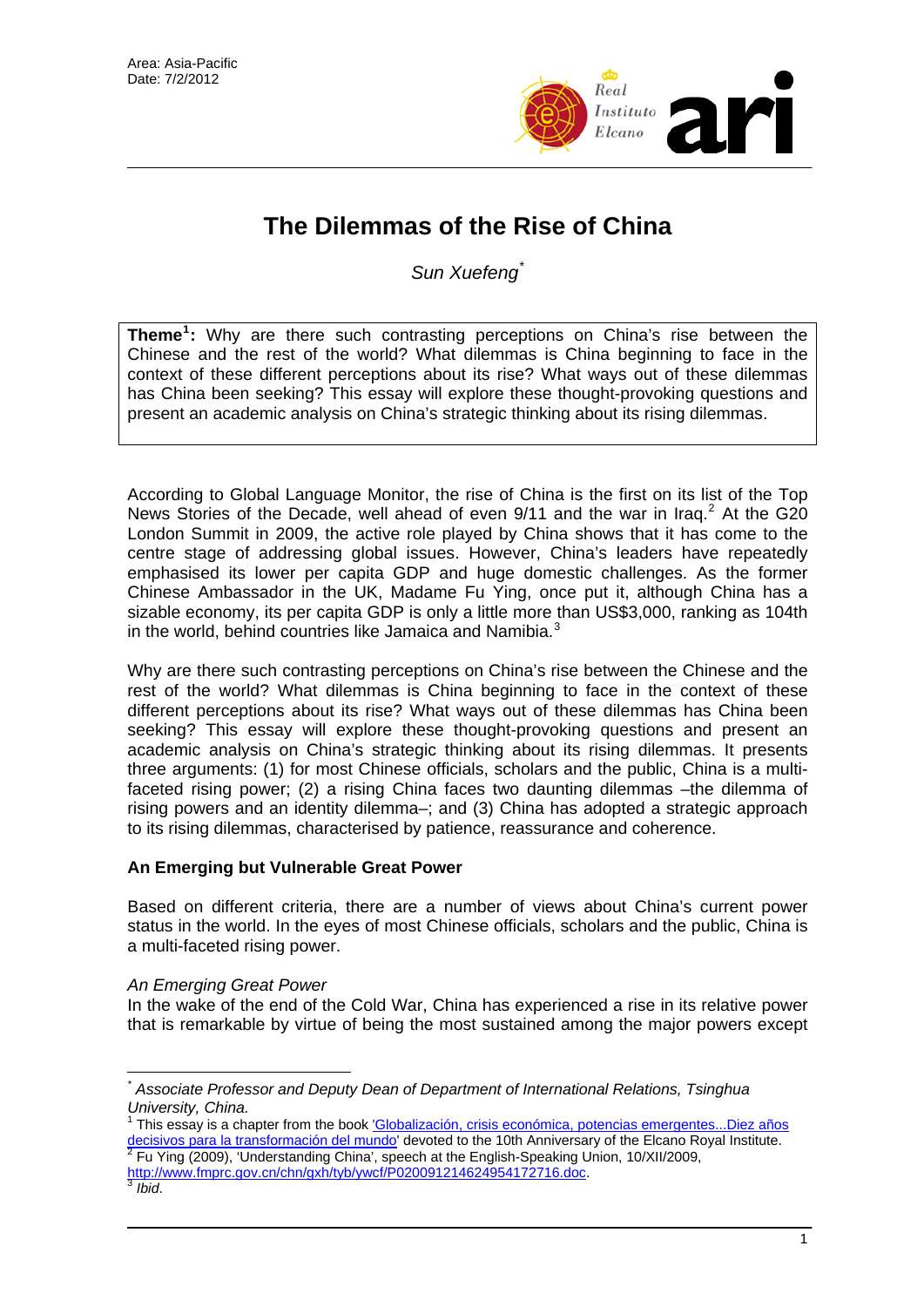

the US. $4$  China's GDP has grown at an average annual rate of nearly 10% over the past two decades.<sup>[5](#page-1-1)</sup> Its GDP accounted for only 2.4% of the top seven major powers' GDP in 1989, while in 2007 the figure has reached 9.87%, overtaking Russia, France, the UK and Germany.<sup>[6](#page-1-2)</sup> In 2010, China achieved 10.3% GDP growth and exceeded Japan in terms of the absolute size of its GDP in June 2010.<sup>[7](#page-1-3)</sup>

China's booming economy has made an important contribution to world economic development. According to the Chinese President, Hu Jintao, in the past decade China imported US\$687 billion of goods on average each year, creating over 14 million jobs in related countries and regions.<sup>[8](#page-1-4)</sup> Based on estimates by Goldman Sachs, the decade from 2000 to 2009 saw China contribute more than 20% of the world's GDP growth, slightly above the US and three times that of the Euro Zone. The contribution of Chinese economic growth soared to over 50% in 2009 when the international financial crisis was at its worst.<sup>[9](#page-1-5)</sup>

China's excellent performance in the financial crisis that started in September 2008 has already enhanced its significance in the global economy and in international economic governance. On 10 November 2008 the stocks in most Asia-Pacific countries recorded a general rise after a series of prompt measures taken by the Chinese government to boost domestic demand and enhance economic performance.[10](#page-1-6) On the basis of its gross domestic product, openness, economic viability and international reserves, the International Monetary Fund raised China's membership quota to as much as 6% from 3.9% in September 2010.<sup>[11](#page-1-7)</sup> More importantly, Zhu Min, the former Deputy Governor of China's central bank was appointed Deputy Managing Director of the IMF in July 2011.<sup>[12](#page-1-8)</sup>

At the same time, most countries in East Asia have become increasingly dependent on China's expanding market. In north-eastern Asia, China overtook the US as Japan's leading trade partner in the first half of 2009[13](#page-1-9) and has been Korea's main trading partner since 2003. In South-East Asia, China was Vietnam's leading –and Thailand's secondlargest– trade partner in 2009. In the same year, although the exports of some ASEAN countries (Vietnam, Laos and Brunei) to other markets declined, their exports to China were on the rise.<sup>[14](#page-1-10)</sup> China and ASEAN kicked off their free-trade area (FTA) on 1 January 2010, resulting in far closer bilateral trade ties. In 2010, China-ASEAN's trade volume reached US\$292.8 billion, a 37.5% rise over 2009.[15](#page-1-11)

<span id="page-1-5"></span> $^9$  Liu Xiaoming (2011), 'China's Place in the World', 6/V/2011, http://www.mfa.gov.cn/eng/wjb/zwjg/zwbd/t820380.htm.

The seven major powers are: China, France, Germany, Japan, Russia, the UK and the US.

<span id="page-1-1"></span><span id="page-1-0"></span><sup>&</sup>lt;sup>5</sup> Yang Jiechi (2010), 'A Changing China in a Changing World', address at the Munich Security Conference, 5/II/2010, <u>http://www.fmprc.gov.cn/eng/zxxx/t656781.htm</u>.<br><sup>6</sup> Sup Yugfong (2000), <sup>4</sup>Why.Dees China Beassure South

<span id="page-1-3"></span><span id="page-1-2"></span><sup>&</sup>lt;sup>o</sup> Sun Xuefeng (2009), 'Why Does China Reassure South East Asia?', *Pacific Focus*, vol. 24, nr 3, p. 304.<br><sup>7</sup> David Barbaza (2010), 'China Bassas, Japan as Sassad Largest Essasmy', Naw Yark Times, 15A/III/201 David Barboza (2010), 'China Passes Japan as Second-Largest Economy', *New York Times*, 15/VIII/2010, [http://www.nytimes.com/2010/08/16/business/global/16yuan.html?\\_r=1&ref=global-home](http://www.nytimes.com/2010/08/16/business/global/16yuan.html?_r=1&ref=global-home).

<span id="page-1-4"></span>Hu Jintao (2011), 'Broad Vision, Shared Prosperity – Remarks at the BRICS Leaders Meeting', 14/IV/2011, <http://www.fmprc.gov.cn/eng/topics/jinzhuanguojia2011/t816521.htm>.<br>[9](http://www.fmprc.gov.cn/eng/topics/jinzhuanguojia2011/t816521.htm) Liu Xiooming (0044) (OU) = C

<span id="page-1-7"></span><span id="page-1-6"></span> $\frac{10 \text{ http://news.xinhuanet.com/video/2008-11/11/content\_10340158.htm}}{10 \text{ MHz}$  $\frac{10 \text{ http://news.xinhuanet.com/video/2008-11/11/content\_10340158.htm}}{10 \text{ MHz}$  $\frac{10 \text{ http://news.xinhuanet.com/video/2008-11/11/content\_10340158.htm}}{10 \text{ MHz}$  $\frac{10 \text{ http://news.xinhuanet.com/video/2008-11/11/content\_10340158.htm}}{10 \text{ MHz}$ <br>  $\frac{11 \text{ MHz} - 1}{10 \text{ MHz} - 10 \text{ y}}$  and Hiking Quotas for China, India', http://in.reuters.com/article/2010/09/18/idINIndia-<br>
12 'China's Zhu Min Promoted of IME', http:/

<span id="page-1-8"></span><sup>&</sup>lt;sup>12</sup> 'China'[s Zhu Mi](http://in.reuters.com/article/2010/09/18/idINIndia-51585420100918)n Promoted at IMF', http://www.upi.com/Business\_News/2011/07/13/Chinas-Zhu-Min-<br>promoted-at-IMF/UPI-70531310533459/<br><sup>13</sup> Depeld Chap (2000), (Asista Ball Chinas-Chinas-Chinas-Chinas-Chinas-Chinas-Chinas

<span id="page-1-9"></span>Donald Chan (2009), 'Asia's Recovery Highlights China's Ascendance', 23/VIII/2009, [http://www.nytimes.com/2009/08/24/business/global/24global.html?\\_r=3&ref=business.](http://www.nytimes.com/2009/08/24/business/global/24global.html?_r=3&ref=business) [14](http://www.nytimes.com/2009/08/24/business/global/24global.html?_r=3&ref=business) [http://www.gxzf.gov.cn/gxzf\\_gxdm/gxdm\\_gdjc/201003/t20100316\\_179696.htm.](http://www.gxzf.gov.cn/gxzf_gxdm/gxdm_gdjc/201003/t20100316_179696.htm) 15 <http://topic.ec.com.cn/topic/dongmengzmqlgs/index.shtml>.

<span id="page-1-10"></span>

<span id="page-1-11"></span>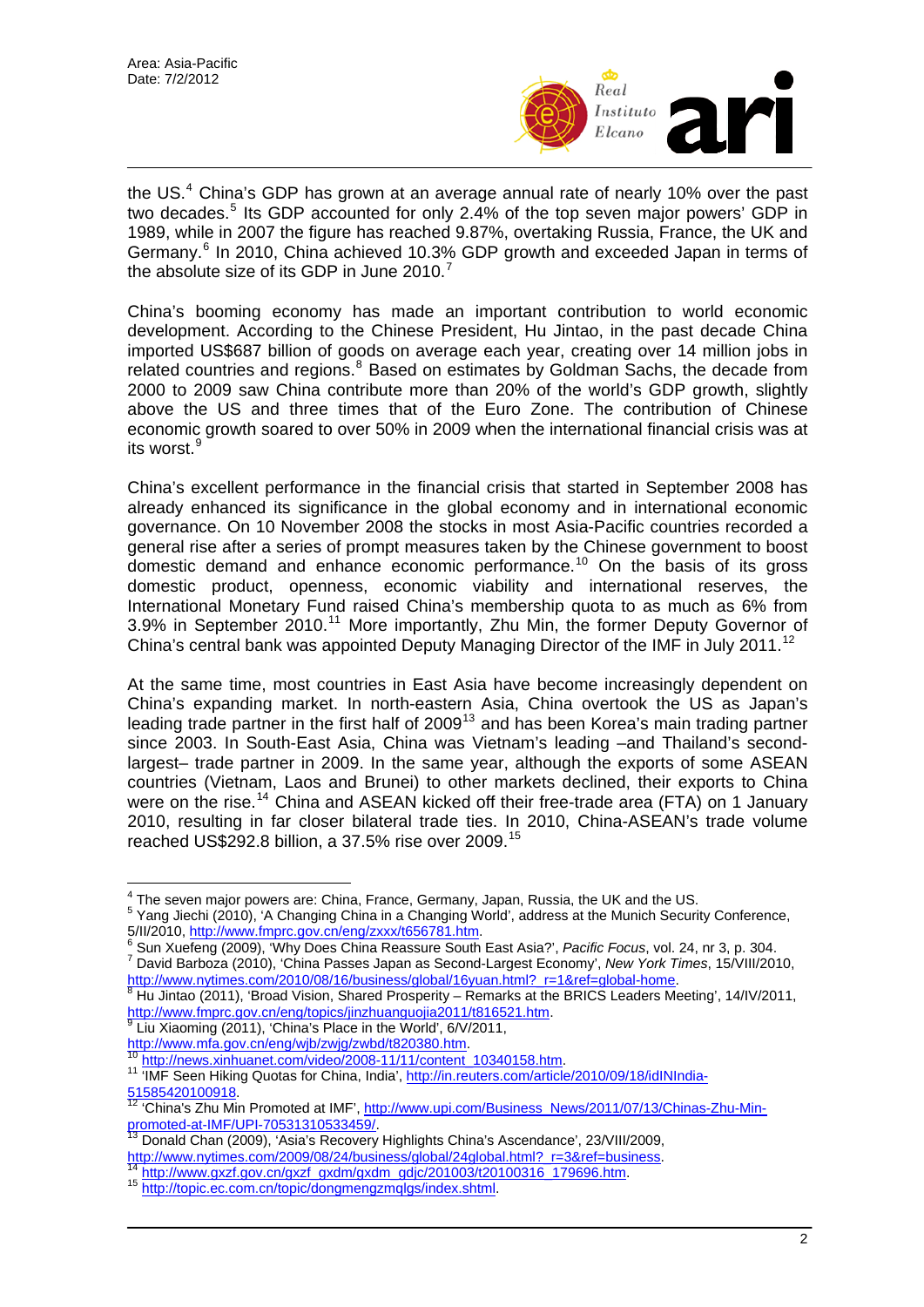

The past decade has also witnessed the rapid development of China's military power. China's share of military expenditure among the world's top seven spenders increased from 1.6% in 1989 to 7.6% in 2008, taking it to second place.<sup>[16](#page-2-0)</sup> Since 2003, the naval and air forces of the People's Liberation Army (PLA) have rapidly been transforming into modern and high-capability forces. The PLA Navy has more than 60 submarines, and is likely to have a local advantage over the US by 2025.<sup>[17](#page-2-1)</sup> China's next-generation fighter prototype, the J-20, conducted flight tests in January 2011, showing the country's potential to produce a fighter aircraft that incorporates stealth attributes, advanced avionics and super-cruise capable engines over the next few years.<sup>[18](#page-2-2)</sup> China's first renovated aircraft carrier (the ex-VARYAG), serving initially as a training and evaluation platform, begun sea trials in August 2011. China's first fully indigenous carrier could begin construction in 2011 and achieve operational capability after 2015.[19](#page-2-3) By then, China will be the first country in East Asia to possess aircraft carriers.

But China's economic and military rise does not substantially erode the dominant US position in the world. In terms of economic power, the US GDP has been 44% higher than those of the world's seven major powers in the past two decades, while China's share is still less than 10%. In terms of military power, the US spends more on its military than the next biggest nations combined. Although China has had the world's second-largest military budget since 2008, there has also been a widening gap in absolute military spending since [20](#page-2-4)00.<sup>20</sup> In other words, China may rise to be the second-largest power in terms of comprehensive capabilities, but the US can still maintain its dominant position over the coming decade.

#### *Large-scale Domestic Problems*

The past two decades have witnessed an increasing pro-independence sentiment in Taiwan. On 9 July 1999 the former President of Taiwan Lee Teng-hui defined the relations between the People's Republic of China (PRC) and Taiwan as 'special state-to-state' relations.<sup>[21](#page-2-5)</sup> Three years later, the then President of Taiwan Chen Shui-bian proclaimed that he backed legislation on a referendum to decide whether Taiwan should declare independence and preached that each side (of the Taiwan Straits) is a separate country. Chen Shui-bian had put forward a referendum on membership of the United Nations and pledged to push for a new constitution for Taiwan before the end of 2008. Many officials, policy analysts and academic pundits were therefore pessimistic about maintaining peace in the Taiwan Straits in the event of the pro-independence Democratic Progressive Party (DPP) candidate winning the elections in March 2008.<sup>[22](#page-2-6)</sup>

<span id="page-2-0"></span> $\overline{a}$ <sup>16</sup> All data on relative capability levels are from the Stockholm International Peace Research Institute (SIPRI) database at [http://milexdata.sipri.org/result.php4](http://milexdata.sipri.org/result.php4.) (accessed 16/VIII/2009). GDP figures are calculated from military expenditure over GDP.<br><sup>17</sup> http://mil.news.sohu.com/20100715/n273516384.shtml.

<span id="page-2-1"></span><sup>&</sup>lt;sup>18</sup> [Office of the Secretary of Defense,](http://mil.news.sohu.com/20100715/n273516384.shtml) *Military and Security Developments Involving the People's Republic of* 

<span id="page-2-3"></span><span id="page-2-2"></span>*China 2011*, p. 4.<br><sup>19</sup> Office of the Secretary of Defense, *Military and Security Developments Involving the People's Republic of*<br>*China 2011*, p. 3.<br><sup>20</sup> Sup Yugfors, <sup>1976</sup> Dess China Bassays, Carriet China 20 Sup 20

<span id="page-2-4"></span>*China 2011*, p. 3. 20 Sun Xuefeng, 'Why Does China Reassure South East Asia?', p. 306. For the dominant position of the US in the post Cold-War era, see also G. John Ikenberry, Michael Mastanduno & William C. Wohlforth (2009), 'Unipolarity, State Behavior, and Systemic Consequences', World Politics, vol. 61, nr 1, pp. 6-10.

<span id="page-2-6"></span><span id="page-2-5"></span><sup>&</sup>lt;sup>21</sup> 'Spokesman on Lee Teng-Hui's Sepa[ratist Malice',](http://www.globalsecurity.org/military/ops/taiwan-intro.htm) [http://www.china-embassy.org/eng/zt/twwt/t36718.htm.](http://www.china-embassy.org/eng/zt/twwt/t36718.htm)<br><sup>21</sup> 'Spokesman on Lee Teng-Hui's Separatist Malice', http://www.china-embassy.org/eng/zt/twwt/t36718.htm.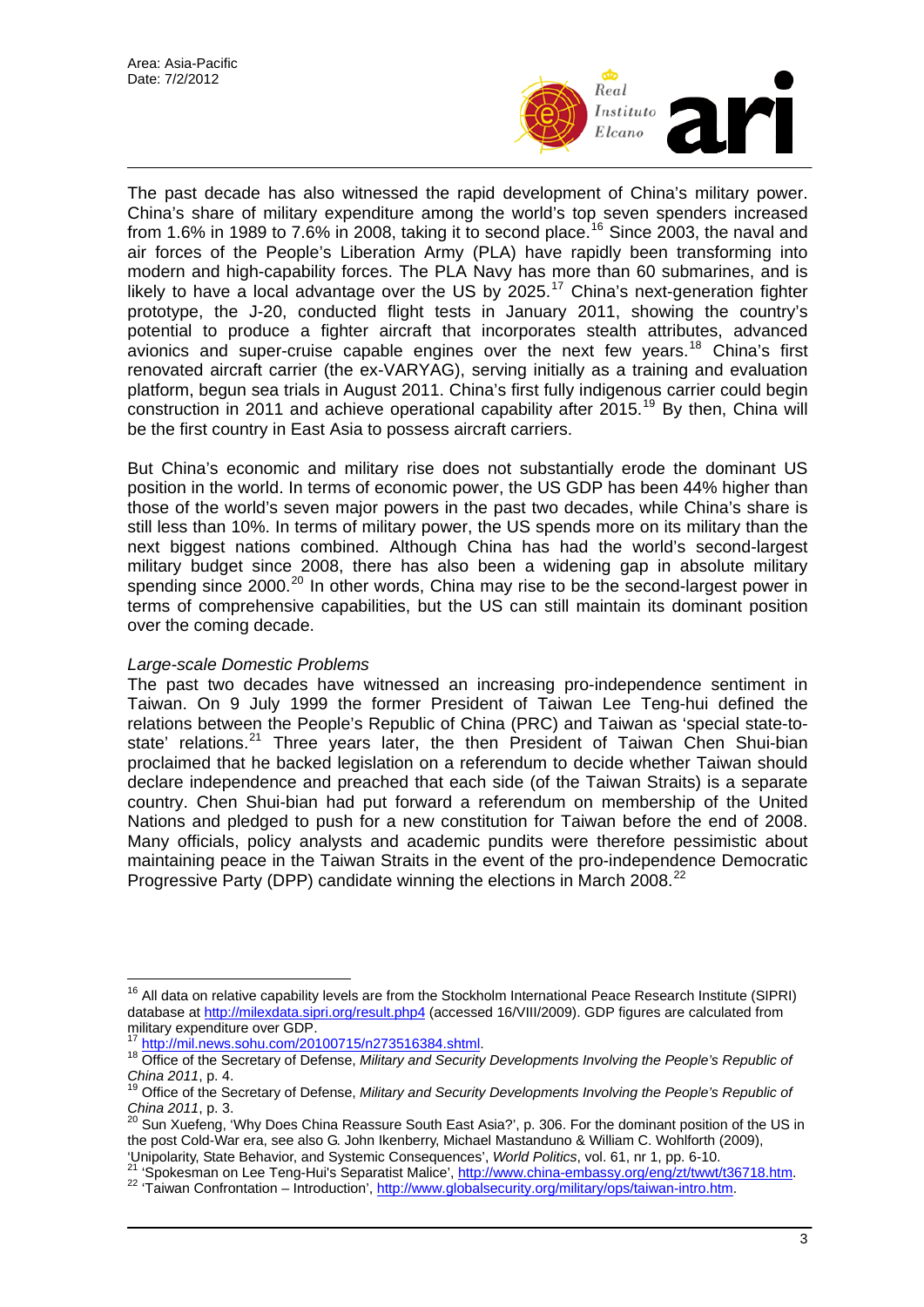

The election of President Ma Ying-jeou made it impossible for military conflict in the Taiwan Straits to break out during his term in office. But public opinion regarding Taiwan's status and the Taiwanese identity is still favourably disposed towards independence. In May 2009 Taiwan's Department of the Interior published a survey on the self-identity of the Taiwanese that showed that 64.6% saw themselves as Taiwanese, 11.5% as Chinese and 18.1% as both, while 5.8% were unsure.<sup>[23](#page-3-0)</sup> To satisfy the voters, on 11 July 2011 Ma Ying-jeou bowed to pressure and proclaimed: 'I identify with Taiwan in terms of my identity. I fight for Taiwan and I am Taiwanese; in nationality, I am a Republic of China (ROC) citizen and I am the president of the ROC'.<sup>[24](#page-3-1)</sup> While unveiling the party's 10-year policy guidelines in August of 2011, Tsai Ing-wen, the Chairman and presidential candidate for the DPP, refused to acknowledge the 1992 Consensus on her China-policy platform.[25](#page-3-2) These trends imply the Taiwan's independence movement might regain momentum as the 2012 presidential election campaign approaches.

Besides the unresolved question of national unification, a rising China has to address a series of tensions that might destabilise its society and hinder its economic development. Among these problems, growing but uneven development and environmental degradation are the most salient and urgent. China's overall Gini coefficient reached 0.47 in 2008. More disturbingly, China has the world's largest urban-rural income gap, with city dwellers now earning three and a half times as much as their fellow citizens in the countryside.<sup>[26](#page-3-3)</sup> According to Li Ganjie, Deputy Minister for Environmental Protection, China's overall environmental situation is still very serious and is facing many difficulties and challenges, even as it tries to move away from a strategy of development at all cost. In a press release in June 2011, Mr Li admitted that 'China's biodiversity is declining, with a continuous loss and drain of genetic resources. The countryside is becoming more polluted as dirty industries have been moved out of cities and into rural areas'.<sup>[27](#page-3-4)</sup> China's leaders have also attached more and more importance to stabilisation in Tibet and Xijiang in the wake of the turmoil seen in March 2008 and July 2009. In other words, a rising China still has long way to go to manage its social transformation and maintain its domestic stability.

# **The Two Dilemmas of the Rise of China**

Despite its domestic risks and challenges, China is considered a rising power in international society, resulting in two daunting strategic dilemmas: the dilemma of rising powers and the identity dilemma.

<span id="page-3-0"></span><sup>&</sup>lt;sup>23</sup> http://www.rdec.gov.tw/public/Data/952711431071.pdf (accessed 20/VIII/2009).

<span id="page-3-1"></span><sup>24</sup> <http://zh-tw.facebook.com/MaYingjeou?sk=info#!/MaYingjeou?sk=wall>.<br><sup>25</sup> 'Tsai's Denial of 1992 Consensus Would Hurt Taiwan',

<span id="page-3-2"></span><http://www.wantchinatimes.com/news-subclass-cnt.aspx?cid=1701&MainCatID=&id=20110825000093>. The 1992 Consensus refers to a tacit understanding between Taiwan and China that there is only one China, although both sides might differ as to its interpretation.<br><sup>26</sup> Yao Yang (2010), 'The End of the Beijing Consensus: Can China's Model of Authoritarian Growth Survive?',

<span id="page-3-3"></span>*Foreign Affairs*, nr 1, [http://www.foreignaffairs.com/articles/65947/the-end-of-the-beijing-consensus.](http://www.foreignaffairs.com/articles/65947/the-end-of-the-beijing-consensus) 27 'China Faces "Very Grave" Environmental Situation',

<span id="page-3-4"></span><http://factsanddetails.com/china.php?itemid=394&catid=10&subcatid=66>.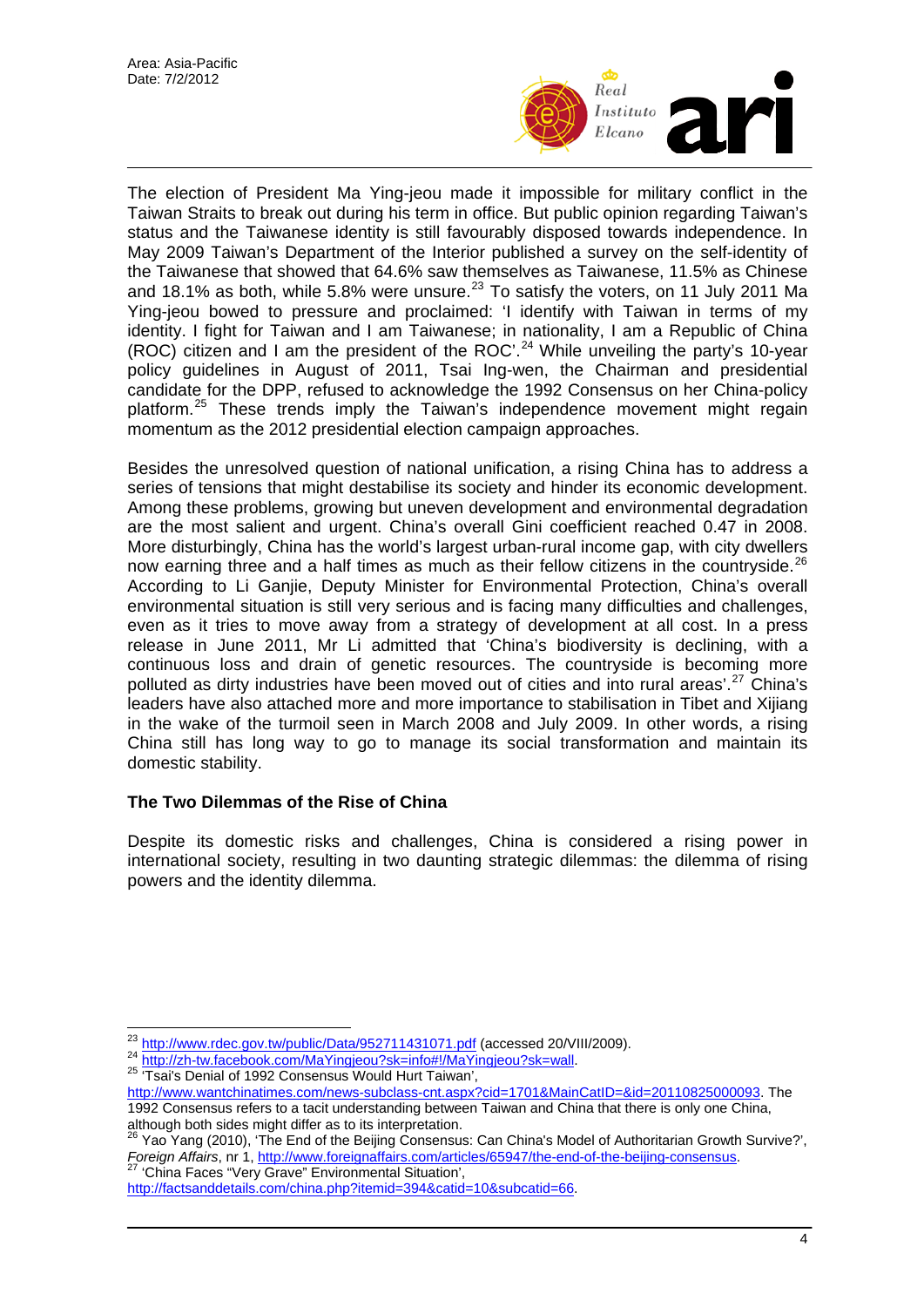

## *The Dilemma of Rising Powers*

The dilemma of rising powers involves two dynamics.<sup>[28](#page-4-0)</sup> On the one hand, rising powers have to translate their newly-acquired capabilities into greater national influence to safeguard their expanding national interests; on the other, their efforts to increase national influence always lead to containment and balancing by the dominant power and by neighbouring states, who try to hinder the rising power in order to preserve their own. Hence, the rising power always faces dilemmas in varying degrees in its struggle to maintain its momentum while trying to shape a relatively favourable external environment.

A typical example of China's rising power dilemma is its emerging naval build-up. Chinese economic development has created overseas interests in terms of protecting its expanding imports, direct investment and Chinese citizens around the world. In 2008 there were more than 12,000 Chinese overseas enterprises and China's FDI had increased from US\$0.55 billion in 2000 to US\$52.15 billion.<sup>[29](#page-4-1)</sup> In the same year, more than 45.84 million Chinese citizens had travelled abroad, while the number of Chinese citizens living abroad totalled more than 5 million. In recent years, all levels of the Chinese government have coordinated to handle more than 30,000 consular-protection incidents per year.<sup>[30](#page-4-2)</sup>

China's growing global interests require that its military are capable of going global and possess a long-range delivery capability. As President Hu Jintao has said, China needs to build an effective national economic security system, an early-warning crisis response and the capacity to protect the country's interests and the safety of its citizens abroad.<sup>[31](#page-4-3)</sup> In December 2008 China deployed two destroyers to the Somali coast for anti-piracy operations. At the time, the Ministry of Defence spokesman reported that China would seriously consider building its first aircraft carrier and civil and military analysts believe that China is likely to do so before the end of  $2012$ .<sup>[32](#page-4-4)</sup>

China's naval build-up will not pose a challenge to US maritime security, but exaggerated assessments of Chinese naval power have already emerged in Washington policy debates and in local public opinion.<sup>[33](#page-4-5)</sup> As Robert Ross argues, the US will focus neither on Chinese intentions nor on its short-term capabilities but rather on Chinese acquisitions and the possible long-term implications for US Security.<sup>[34](#page-4-6)</sup> China's development of carrierbased naval capabilities will resonate with the American public and over time promote a perception of China as a credible threat to US security. In response to China's naval build-

 $\overline{a}$ 

<span id="page-4-0"></span><sup>28</sup> For the concept of the rising-power dilemma, see Sun Xuefeng (2005), *Strategic Choice of the Rising Powers and Its Political Consequence (1816–1991)*, PhD dissertation, Tsinghua University, chapters 1-2; and Michael Glosny (2009), *Grand Strategies of Rising Powers: Reassurance, Coercion, and Balancing Responses, PhD dissertation, Department of Political Science, MIT, chapter 2.* 

<span id="page-4-2"></span><span id="page-4-1"></span><sup>&</sup>lt;sup>29</sup> [http://www.fdi.gov.cn/pub/FDI/wztj/jwtztj/t20090225\\_102490.htm](http://www.fdi.gov.cn/pub/FDI/wztj/jwtztj/t20090225_102490.htm).<br><sup>30</sup> 'Jinnian gongmin chujing jiang yu wuqianwan renci' ('Over 50 Million Chinese Citizens Travel Abroad in 2009'), *Renmin Ribao-Haiwai ban* (*People's Daily-Overseas Edition*), 10/VII/2009,

<span id="page-4-3"></span><http://travel.people.com.cn/GB/9629251.html>.<br>
<sup>[31](http://travel.people.com.cn/GB/9629251.html)</sup> 'Hu Jintao qiangdiao: jiandingbuyi di jianchi duiwai kaifang de jiben guoce' ('Hu Jintao Stress the Need to Implement the Basic National Policy of Opening Up'), [http://www.chinaorg.cn/zlzx/03\\_hyzl/2007-](http://www.chinaorg.cn/zlzx/03_hyzl/2007-09/30/content_5127042.htm)<br>09/30/content\_5127042.htm.<br><sup>32</sup> Robert Ross (2000), 'China's Naual National Content Content Content Content Doss (2000), 'China

<span id="page-4-4"></span>[<sup>09/30/</sup>content\\_5127042.htm](http://www.chinaorg.cn/zlzx/03_hyzl/2007-09/30/content_5127042.htm). [32](http://www.chinaorg.cn/zlzx/03_hyzl/2007-09/30/content_5127042.htm) Robert Ross (2009), 'China's Naval Nationalism: Sources, Prospects, and the US Response', *International Security*, vol. 34, nr 2, p. 65. See also Jonathan Holslag (2009), 'Embracing Chinese Global Security Ambitions', *Washington Quarterly*, vol. 32, nr 3, pp. 109-112. 33 *Ibid*., p. 78. 34 *Ibid*., p. 77.

<span id="page-4-6"></span><span id="page-4-5"></span>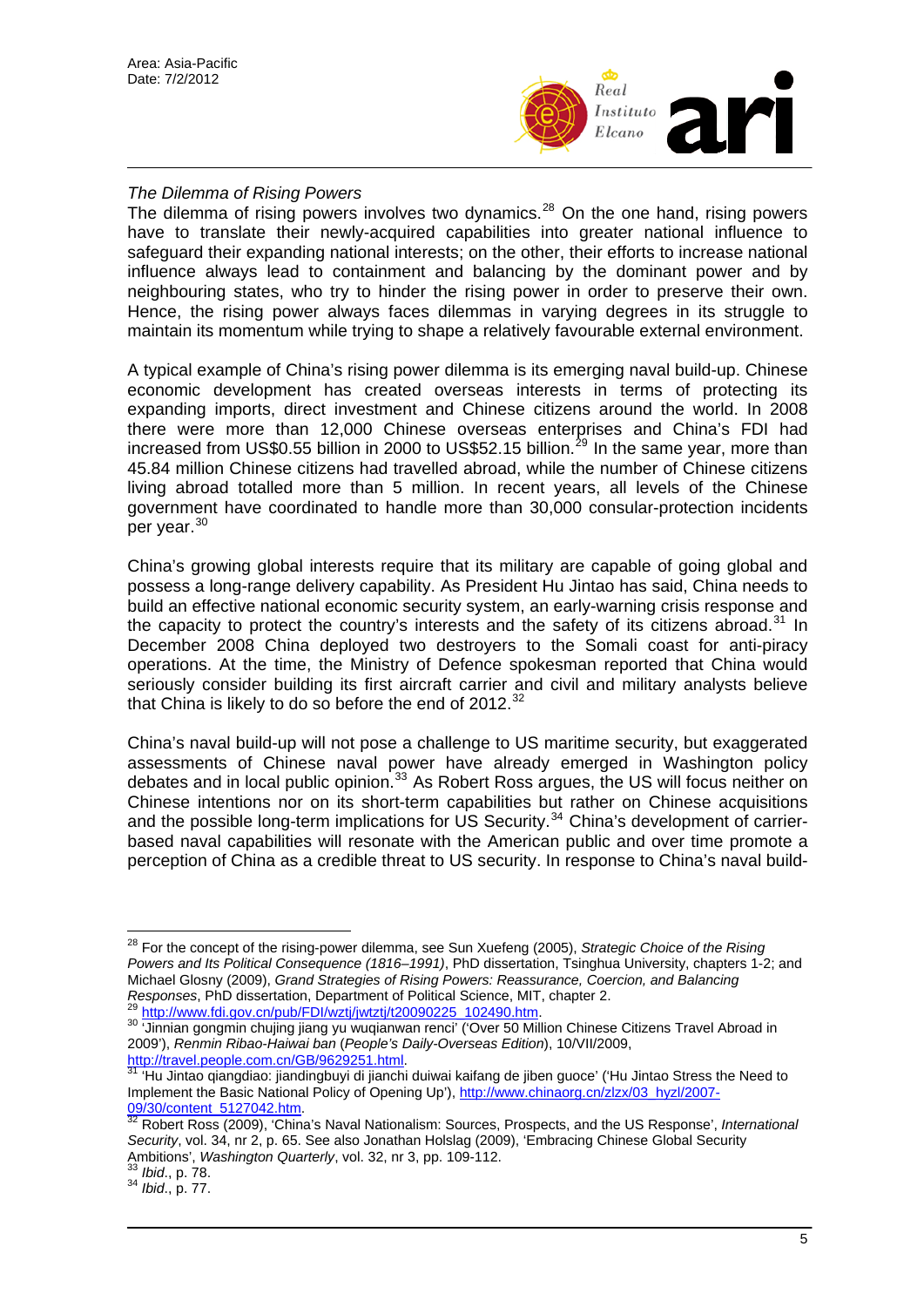

up there will be widespread US official and public support for increased naval spending and an intensified build-up of its own maritime capabilities.<sup>[35](#page-5-0)</sup>

Besides the US, other major powers in Asia also show mounting distrust of China's modernising armed forces. The Indian military have already reacted negatively to the Chinese naval presence in the Indian Ocean. Japan fears that China's military build-up threatens its own maritime corridors and might embolden Beijing to exert military pressure in the East China Sea dispute. The annual defence white paper released in August 2011 expressed its serious concerns over China's modernisation of its naval and air forces in recent years. In the same report, Japan also vowed to boost its submarine fleet while strengthening its troop and radar capabilities along its south-western shores, which are closest to the sea lanes the Chinese navy has been most frequently using. In late August 2011, Japan announced it would station 100 soldiers equipped with mobile radars and reconnaissance aircraft on the island of Yonaguni, the closest to China and to the disputed Diaoyu Island.[36](#page-5-1)

In the one or two decades to come, therefore, China is most likely to be locked into the political dilemma of its naval build-up: it must manage to enhance its naval capabilities to protect its expanding overseas interests while avoiding the counterbalancing measures of the US and of major Asian powers while side-stepping unnecessary tensions and conflicts with these major powers.

#### *The Identity Dilemma*

China's identity dilemma is defined as the hard choice of identifying itself as either a developing or a developed country. On the one hand, China's impressive economic rise has resulted in growing expectations that it will play an even greater role in global events as one of the developed countries, like the US. The G2 concept, coined by an American scholar in 2008, is a typical case in point. On the other hand, a rising China still shares many similarities with developing countries, especially in terms of per capita GDP, social cohesion and political development. This is why China's leaders are often aware of the difficulties and risks in identifying China as a developed country, despite its economic growth. As a result of these two dynamics, a rising China faces the dilemma of balancing the responsibility accompanied with its new identity as a developed country and the rights inherent to its accustomed role as a developing country.

China's dilemma in the international campaign against climate change is a good case in point. China emphasises that each nation's burden should depend on its level of development, which is the key to the success of the Copenhagen conference. Considering this, China has set itself emission-reduction goals based on the more realistic carbon-intensity measurement rather than on the absolute level and promised that by 2020 it will curb emissions per unit of gross domestic product by between 40% and 45% compared with 2005.<sup>[37](#page-5-2)</sup> At the same time, China, together with other major developing countries, stands firm in pushing for the rich world to take the lead and in asking developed countries to assume the responsibility for emission-reduction targets.<sup>[38](#page-5-3)</sup>

<span id="page-5-0"></span><sup>&</sup>lt;sup>35</sup> Ibid., p. 78.

<span id="page-5-1"></span><sup>&</sup>lt;sup>36</sup> 'Japan Change Defensive Strategy to China's Military Threat', http://www.kafkapizechust.com/japan-<br>change-defensive-strategy-to-chinas-military-threat/1275/.<br><sup>37</sup> Yang Jiechi, 'A Changing China in a Changing World'.

<span id="page-5-3"></span><span id="page-5-2"></span><sup>&</sup>lt;sup>38</sup> D'Arcy Doran (2009), 'China Must Show Leadership on Climate Change: EU', AFP, 29/XI/2009, 2009, <http://www.google.com/hostednews/afp/article/ALeqM5jmYTVDmqPfVTA2iQYkTKjN7s7uFw>.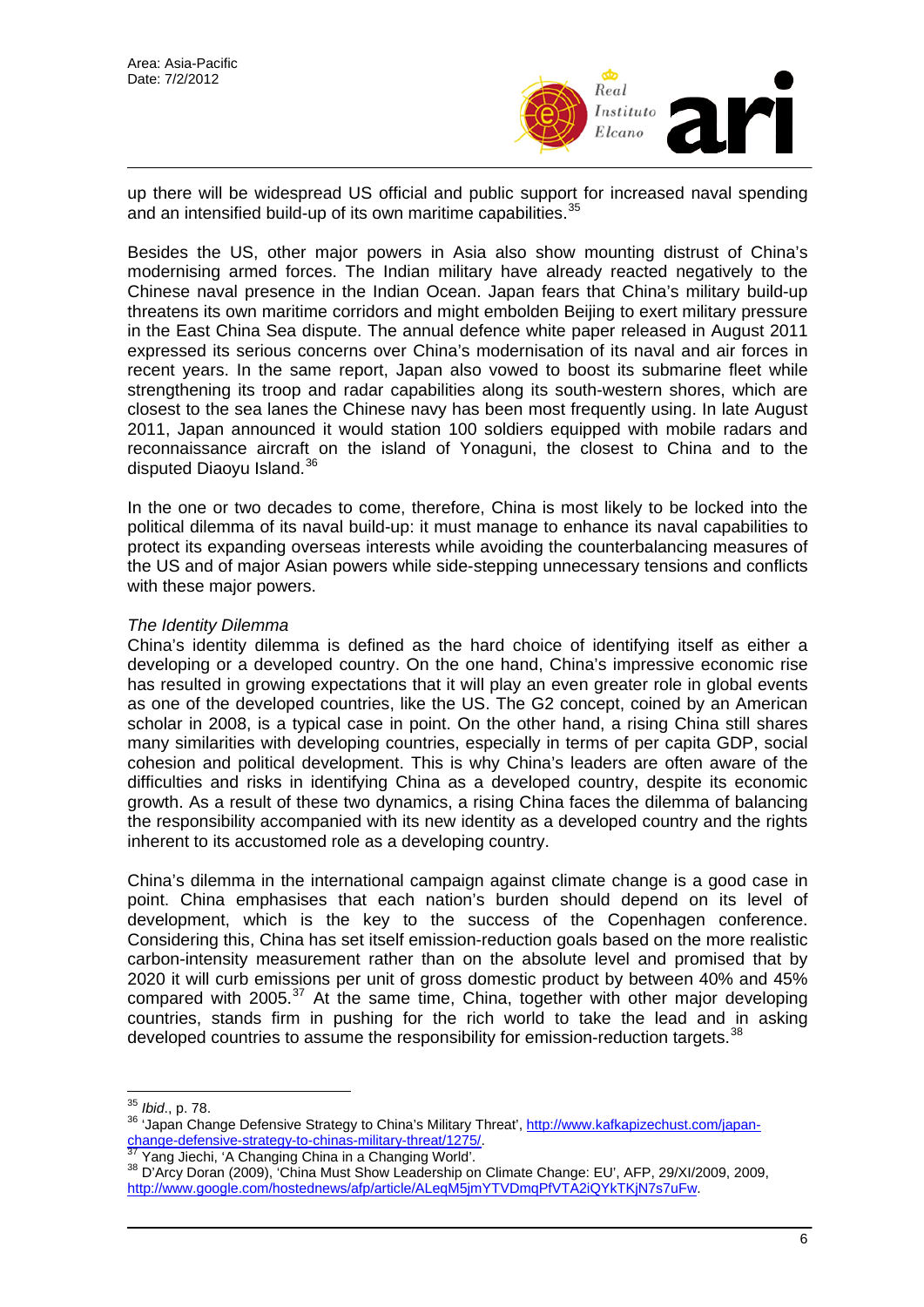

But doubts and criticism of China's goals and practices have been raised in international forums. While acknowledging the efforts made by China, the Swedish Prime Minister Fredrik Reinfeldt in his capacity as EU President raised questions about a Chinese plan to slow down its carbon-emissions growth announced ahead of the Copenhagen climate talks.[39](#page-6-0) The Australian Broadcasting Corporation reported that India, China and other emerging nations cooperated at Copenhagen to thwart attempts at establishing legally binding targets for carbon emissions, in order to protect their economic growth.<sup>[40](#page-6-1)</sup> Ed Miliband, the UK's Energy and Climate Change Secretary, blamed China in *The Guardian* for vetoing an agreement on a 50% reduction in global emissions by 2050 or an 80% reduction by developed countries, despite the support of a coalition of developed nations and the vast majority of developing countries.<sup>[41](#page-6-2)</sup>

A Chinese Foreign Ministry spokeswoman, Jiang Yu, condemned Miliband's comments as plainly a political scheme to sow discord among the developing countries.<sup>[42](#page-6-3)</sup> But such a reaction is inefficient in helping China to find the right balance between its international responsibility and its domestic development that lies at the root of its identity dilemma. China accounts for nearly a quarter of global CO2 emissions and an incredible 57% of the global increase in carbon emissions in this decade. Consequently, it has less scope than many other developing countries to argue its right to increase per-capita emissions.<sup>[43](#page-6-4)</sup> The EU's President, Fredrik Reinfeldt, said in November 2009 that the climate challenge to mankind cannot be solved without China taking on a role of leadership and responsibility. José Manuel Durão Barroso, President of the European Commission, also urged China to maximise its efforts to help tackle climate change and explore the outer limits of its position.[44](#page-6-5) In December 2009, Hillary Clinton claimed that the US would help raise a fund of US\$100 billion annually until 2020 to help poorer nations to contend with climate change –but only if China first agreed to accept the international verification of its pollution-fighting efforts–.

It is therefore an acid test for China's leaders to find ways out of the identity dilemma exemplified in the global fight against climate change. But China must meet this tough challenge even if this means rethinking and adjusting the key domestic and foreign policies adopted over the past three decades. China's reluctance or failure to undertake her international responsibilities will damage its strategic reputation and intensify other middle and small powers' mistrust about China playing a positive role in the world. Without the support of the developing world, China will find it more difficult to legitimate its strategic measures to ease its dilemma as a rising power and shape the further reform of international norms.

<span id="page-6-4"></span>[http://www.mfa.gov.cn/eng/xwfw/s2510/2535/t647058.htm.](http://www.mfa.gov.cn/eng/xwfw/s2510/2535/t647058.htm) [43](http://www.mfa.gov.cn/eng/xwfw/s2510/2535/t647058.htm) Karl Hallding *et al*., 'A Balancing Act: China's Role in Climate Change', p. 12, ווי שוטרו פי הווחוס ווי או של היה היהודים את של [www.regeringen.se/content/1/c6/12/39/15/c1081a40.pdf](http://www.regeringen.se/content/1/c6/12/39/15/c1081a40.pdf).<br><sup>44</sup> D'Arcy Doran, "China Must Show Leadership on Climate Change: EU"

<span id="page-6-0"></span> $39$  Ibid.

<span id="page-6-1"></span><sup>&</sup>lt;sup>40</sup> 'Eyewitness: How China Sabotaged Climate Talks', *ABC News*, 23/XII/ 2009,<br>http://www.abc.net.au/news/stories/2009/12/23/2779498.htm.

<span id="page-6-3"></span><span id="page-6-2"></span><sup>&</sup>lt;sup>[41](http://www.abc.net.au/news/stories/2009/12/23/2779498.htm)</sup> Ibid.<br><sup>42</sup> 'Foreign Ministry Spokesperson Jiang Yu's Response to the British Accusation that China "Hijacked" Negotiations at the Copenhagen Climate Change Conference', 22/XII/2009,

<span id="page-6-5"></span>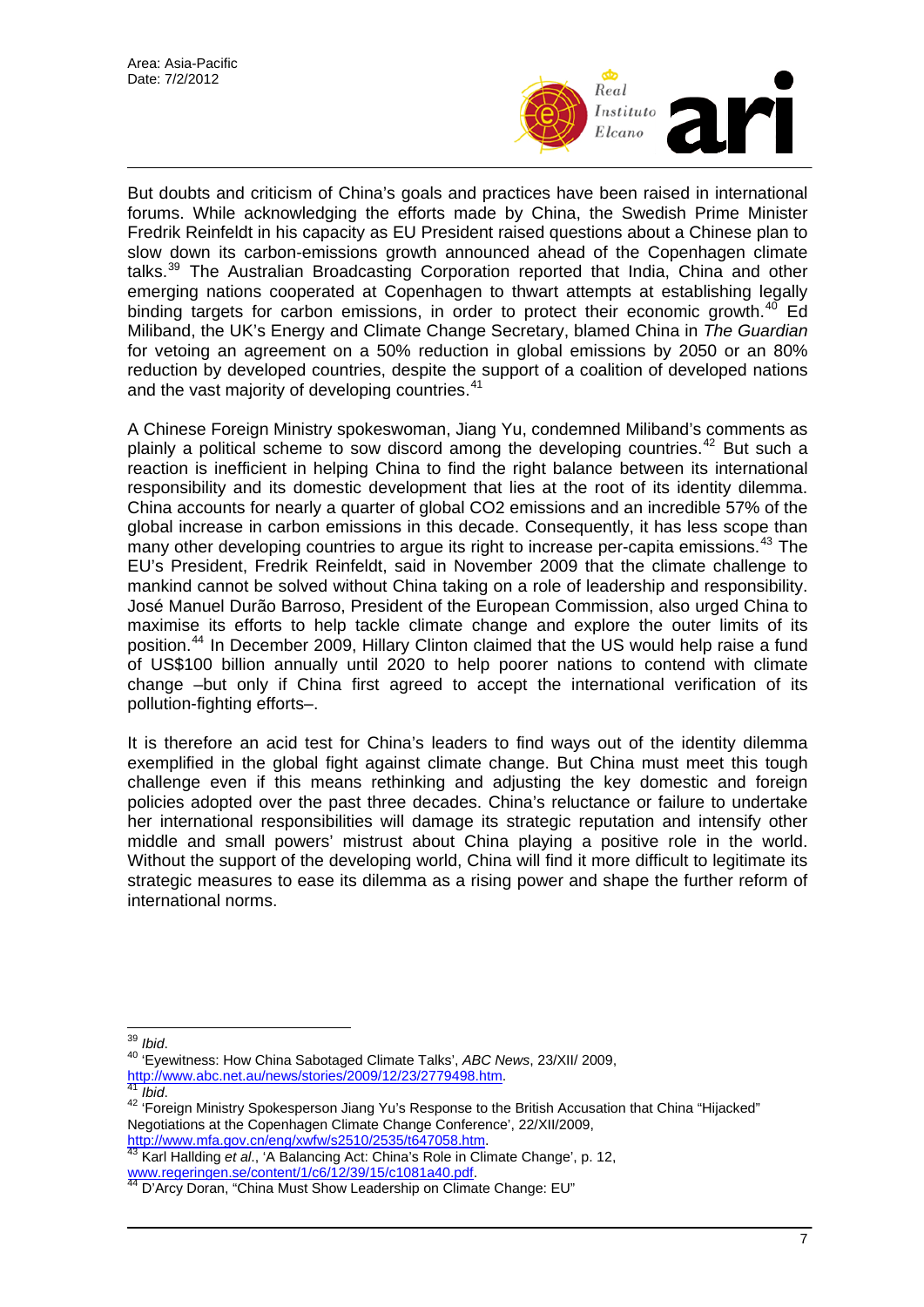

## **Three Ways Out of the Dilemmas**

China's understanding of the dilemmas resulting from its rise to international power status has become much clearer and accurate over the past decade. This author finds that China has adopted its own 'PRC strategy' to resolve this situation, based on a triple approach: (1) patience; (2) reassurance; and (3) coherence.

#### *Patience*

China is keenly aware that its economic rise poses daunting domestic difficulties and challenges. Dictated by its need to manage these challenges, it has embarked on a path of peaceful development. The essence of China's peaceful rise and development is that it can only rely on its own efforts. In other words, while opening still wider to the outside world, China must more consciously depend on constantly expanding its domestic market and developing its capacity for scientific innovation and technological progress to solve the problems posed by resources and the environment.<sup>[45](#page-7-0)</sup> This is by no means an easy task for a rising power like China, which has been mainly dependent on the export-led growth model and is still at an early stage of industrialisation and urbanisation.

Hence, China's leaders often say that patience is necessary and that long-term efforts must be made to resolve these domestic development problems. As President Hu Jintao remarked in 2008, 'there is still a long way to go before all of the over one billion Chinese people can enjoy greater prosperity in a modernised country. We have to work hard for a long time to achieve it'.<sup>[46](#page-7-1)</sup> The Premier, Wen Jiabao, also expressed a similar view in 2005: 'For China to be fully developed, it will take the unremitting efforts of several generations, or even a dozen generations of the Chinese people'.<sup>[47](#page-7-2)</sup> 'Strategic patience' can prevent China from falling prey to the hegemonic ambitions and military expansion that previous rising powers were prone to.

With regard to the Taiwan issue, Mainland China is not likely to resort to the use of force unless external powers increase their support for separatist and divisive forces and pose a fundamental challenge to the current status quo. So it is therefore crucial for China's leaders to persuade external forces to reduce or at least not exceed their current level of support to those favouring separation. In the absence of increasing external support to Taiwan, China's leaders are likely continue to seek ways to reconcile their sovereignty claims with Taiwan's status, because they believe the long-term trend might ultimately be favourable to a united China.<sup>[48](#page-7-3)</sup>

The avoidance of the use of force highlights the role of the US in China's assessments of its relative power in the Taiwan dispute. China has not used force across the Taiwan Strait since March 1996. The deflection of three possible crises in 1999, 2004 and 2008 also illustrates the central role of US policy in shaping China's assessment as to the use of force in the dispute. In all three cases, crises were avoided when the US indicated that it did not politically support Taiwan's efforts to move towards formal independence.<sup>[49](#page-7-4)</sup>

 $\overline{\phantom{a}}$ <sup>45</sup> Wen Jiabao (2003), 'Turn Your Eyes to China', speech at Harvard University, 10/XII/2003.

<span id="page-7-1"></span><span id="page-7-0"></span><http://www.news.harvard.edu/gazette/2003/12.11/10-wenspeech.html>.<br><sup>[46](http://www.news.harvard.edu/gazette/2003/12.11/10-wenspeech.html)</sup> 'Speech by Chinese President Hu Jintao at Waseda University', 8/VI/2008,<br>http://www.fmprc.gov.cn/eng/wjdt/zyjh/t464200.htm.

Wen Jiabao. 'China's Peaceful Development: An Opportunity for East Asia',

<span id="page-7-3"></span><span id="page-7-2"></span><http://www.fmprc.gov.cn/eng/wjdt/zyjh/t228273.htm>.<br><sup>[48](http://www.fmprc.gov.cn/eng/wjdt/zyjh/t228273.htm)</sup> Erica Strecker Downs & Phillip C. Saunders, 'Legitimacy and the Limits of Nationalism', p. 141.<br><sup>49</sup> For the cases of 1999 and 2004, see Taylor Fravel, 'Power Shifts

<span id="page-7-4"></span><sup>2008,</sup> see Wu Xinbo (2008), 'Meiguo dui Taiwan shiwu de yingxiang: xianzhuang yu zouxiang' ('US Influence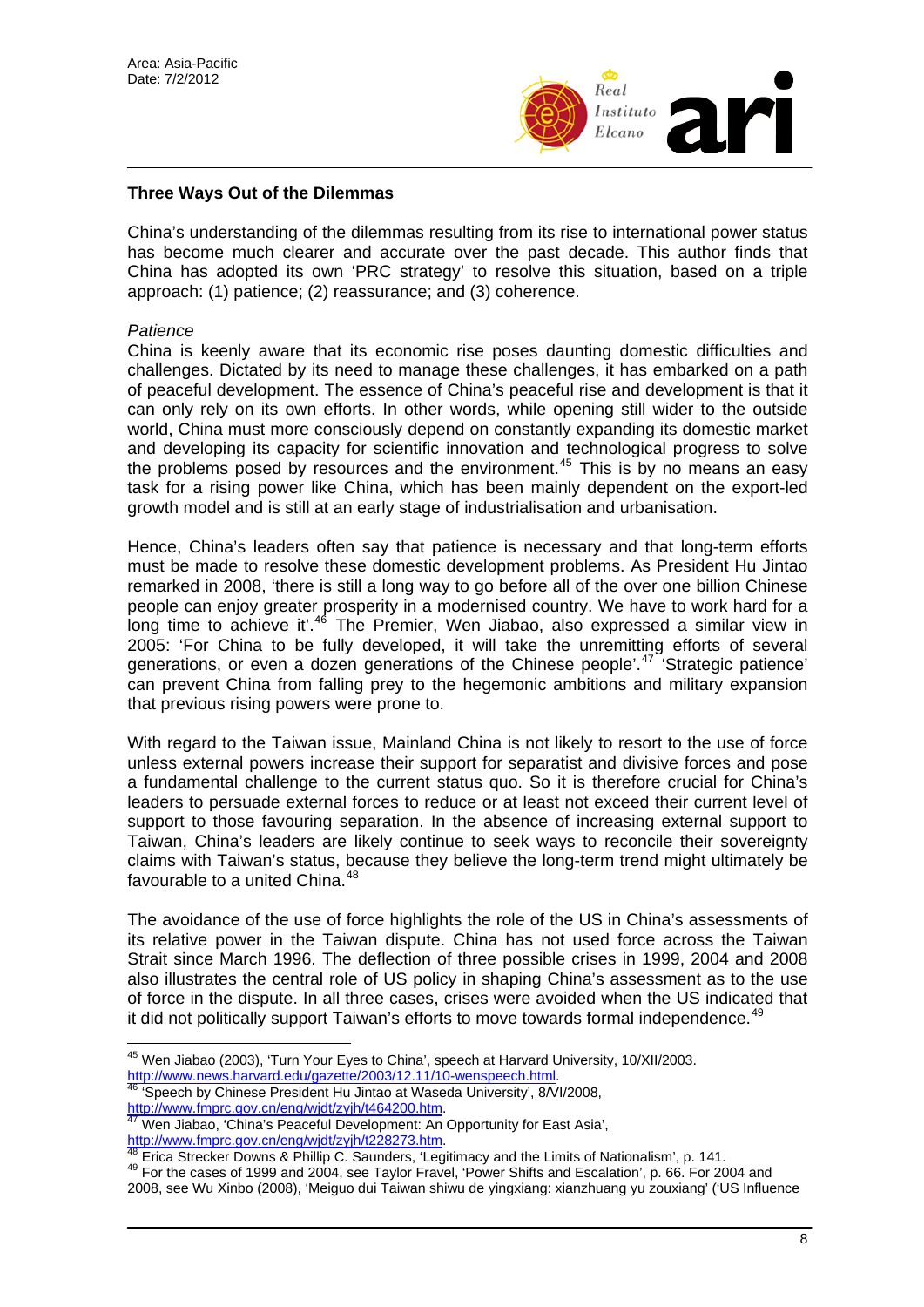

As for the people of Taiwan's misunderstanding and concerns over the peaceful development of cross-Straits relations, Mainland China is not only willing to assuage them with the greatest tolerance and patience, but to take more active measures to assist in improving their well-being. In June 2010, Mainland China and Taiwan signed an Economic Cooperation Framework Agreement (ECFA). Thanks to the ECFA, the volume of trade between the two sides of the Taiwan Straits exceeded US\$140 billion, with Taiwan running a surplus of US\$86 billion. The Early Harvest programme of the ECFA entered into force on 1 January 2011. According to Premier Wen Jiabao, the Early Harvest got off to a good start and soon produced results, with cross-Straits trade up by 30% in January 2011.[50](#page-8-0) Moreover, Mainland China advocates that the two sides can start discussions about political relations in a pragmatic manner before reunification.<sup>[51](#page-8-1)</sup>

#### *Reassurance*

 $\overline{a}$ 

Given its rapid economic rise, China's neighbours and other major powers are uncertain about how it will exert its influence as a new world power. Hence, it is important to reassure them, and minimise their efforts to outbalance China's power, by engaging in cooperative and conciliatory policy declarations and practices. China's assurance policies are characterised by moderating other states' threat-perceptions by helping them to become more prosperous and feel more secure.

#### *Sharing Development Opportunities*

As President Hu Jintao remarked, China has always made common development an important part of its foreign policy.<sup>[52](#page-8-2)</sup> China's fast economic growth in the past three decades has resulted in it being much more closely linked to the rest of the world. So China is willing to contribute to global and regional development through its own development, and expand the areas where China's interests meet with those of others. China will never seek benefits for itself at the expense of other countries or transfer its troubles onto others.<sup>[53](#page-8-3)</sup>

For instance, China has made serious efforts to implement these policy declarations in its relations with ASEAN. These efforts mainly include: (1) the creation of the framework to establish the China-ASEAN Free Trade Area (ACFTA) in 2003; (2) the launch of the Early Harvest programme for new ASEAN members in 2005; (3) the active involvement in subregional cooperation projects, such as the Great Mekong Sub-region development project and the Pan-Beibu Gulf cooperation; (4) the substantial growth of China's outward investment in South-East Asian states (from US\$1.2 billion in 2005 to US\$3.9 billion in

on Taiwan Affairs: Now and After'), *Xiandai guoji guanxi* (*Contemparary International Relations*), nr 6, 2008, pp. 17-18.<br><sup>50</sup> Premier Wen Jiabao Meets the Press', 14/III/2011, http://www.fmprc.gov.cn/eng/zxxx/t807599.htm.

<span id="page-8-1"></span><span id="page-8-0"></span><sup>51</sup> Hu Jintao (2008), 'Address at Ceremony Commem[orating the 30th anniversary of the Announceme](http://www.fmprc.gov.cn/eng/zxxx/t807599.htm)nt of Message to Compatriots in Taiwan', 31/XII/2008, [http://news.xinhuanet.com/newscenter/2008-](http://news.xinhuanet.com/newscenter/2008-12/31/content_10586495.htm)

<span id="page-8-2"></span>[<sup>12/31/</sup>content\\_10586495.htm](http://news.xinhuanet.com/newscenter/2008-12/31/content_10586495.htm).<br><sup>52</sup> Hu Jintao (2009), 'Address at the General Debate of the 64th General Assembly Session', 24/IX/2009,<br>http://www.fmprc.gov.cn/eng/zxxx/t616864.htm.

<span id="page-8-3"></span>Hu Jintao (2007), 'Hold High Great Banner of Socialism with Chinese Characteristics and Strive for the New Victories in Building a Moderately Prosperous Society in All Respects – Report to the  $17<sup>th</sup>$  National Congress of the Chinese Communist Party', 15/X/2007, [http://news.xinhuanet.com/english/2007-](http://news.xinhuanet.com/english/2007-10/24/content_6938749_9.htm) [10/24/content\\_6938749\\_9.htm](http://news.xinhuanet.com/english/2007-10/24/content_6938749_9.htm).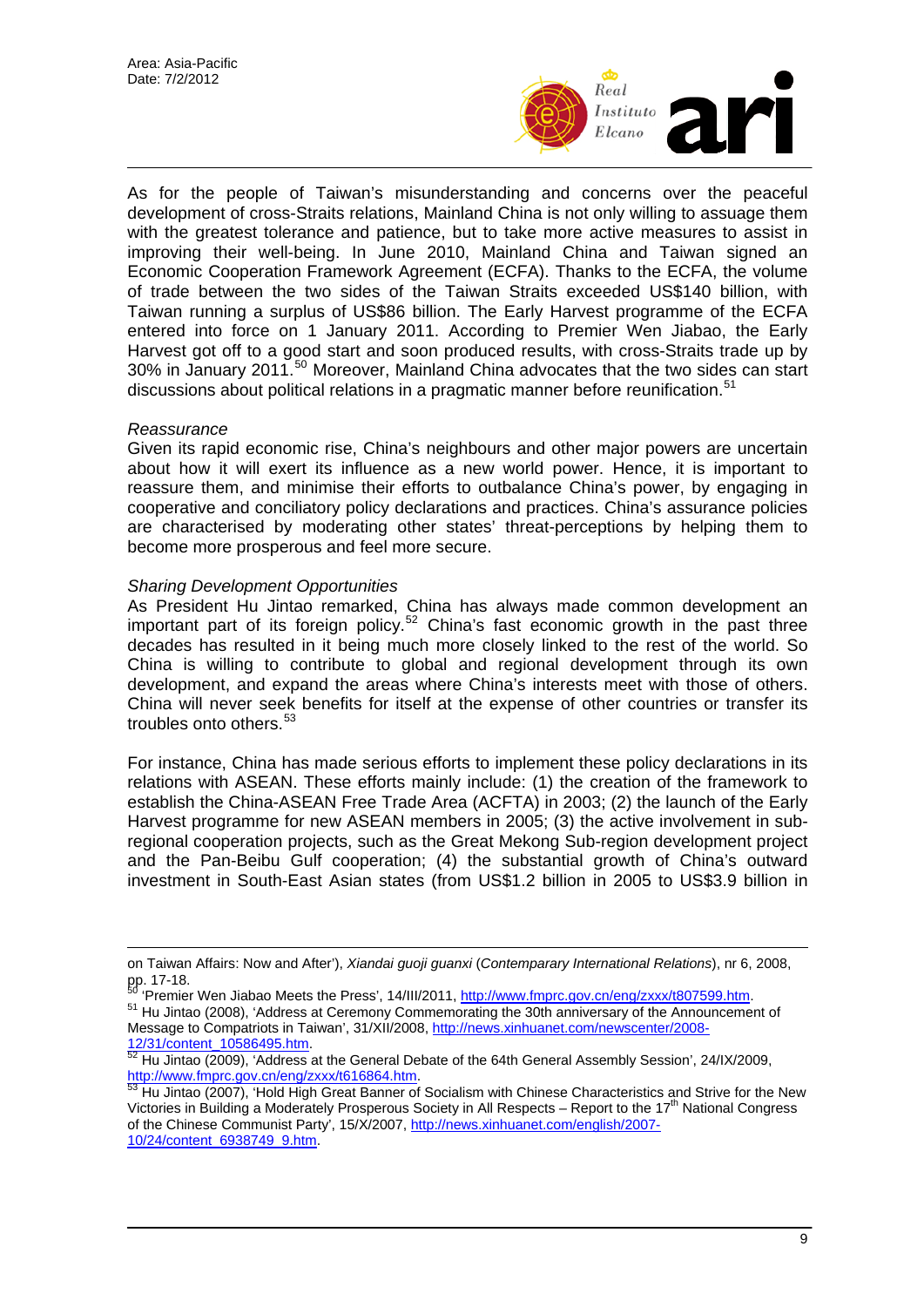

2007);<sup>[54](#page-9-0)</sup> and (5) the formal start of the China-ASEAN FTA on 1 January 2010 and the reduction in the average tariff on goods from ASEAN countries to 0.1% from 9.8%.<sup>[55](#page-9-1)</sup>

## *Managing Security Concerns*

As President Hu Jintao declares, China seeks the peaceful settlement of international disputes and promotes international and regional security cooperation.<sup>[56](#page-9-2)</sup> While maintaining its own national security, China seeks to respect the security concerns of other countries and promote the common security of mankind.[57](#page-9-3) A more developed China will continue to treat others as equals and will never impose its own will on others.<sup>[58](#page-9-4)</sup> As regards its neighbours, China will continue to promote a foreign policy of friendship and partnership.[59](#page-9-5)

China has done its utmost to assuage the concern of South-East Asian states about its growing power. In recent years, these efforts have included: (1) participation in regional multilateral security institutions, including the ASEAN Regional Forum and most nonofficial track-two dialogues; (2) signing ASEAN's Declaration on the Conduct of Parties in the South China Sea in November 2002 to manage off-shore territorial disputes and the trilateral agreement with the Philippines and Vietnam on joint seismic investigation of underwater resources in the South China Sea; and (3) the acceptance of ASEAN's norms of conflict resolution by signing the Treaty of Amity and Cooperation and signing a 'Joint Declaration on Strategic Partnership' with ASEAN to signal China's commitment to longterm cooperation on the regional security issue in  $2003$ .<sup>[60](#page-9-6)</sup> The latest effort by China to reassure its neighbours has been to reach an agreement with ASEAN countries on the text of the guideline to implement the Declaration on the Conduct of Parties in the South China Sea and a series of important consensus agreements on future work, paving the way for progress to be made on pragmatic cooperation in the South China Sea.<sup>6</sup>

China's reassurance policy, especially to its neighbours in East Asia, is one of the major solutions to its dilemma of rising power. A typical case in point is China's reassurance policy towards the states of South-East Asia.<sup>[62](#page-9-8)</sup> On the one hand, China's reassurance policies send a significant signal to the whole world, especially the US, which China has no intention of making use of its growing economic capabilities to challenge the existing regional and international order, currently mainly dominated by the US. On the other hand, it is China's hope that its reassurance policy will gain its neighbours' support for the re-emergence of China or at least neutralise their support if US tries to counter-balance its position against China.

<span id="page-9-1"></span>55 'China-ASEAN Free Trade Area Starts Operation', *China Daily*, 1/I/2010, [http://www.chinadaily.com.cn/china/2010-01/01/content\\_9255011.htm.](http://www.chinadaily.com.cn/china/2010-01/01/content_9255011.htm) [56](http://www.chinadaily.com.cn/china/2010-01/01/content_9255011.htm) Hu Jintao, 'Hold High Great Banner of Socialism with Chinese Characteristics and Strive for the New

<span id="page-9-3"></span>

<span id="page-9-8"></span>

<span id="page-9-0"></span> $\overline{a}$ <sup>54</sup> Evan Medeiros (2009), 'China's Diplomatic Rise: Assessing Chinese Influence in International Relations', paper for the 'Workshop on Assessing China's Rise: Power and Influence in the 21st Century', MIT, 27- 28/II/2009, p. 4.

<span id="page-9-2"></span>Victories in Building a Moderately Prosperous Society in All Respects'.<br><sup>57</sup> Hu Jintao, 'Address at the General Debate of the 64th General Assembly Session'.

<span id="page-9-6"></span><span id="page-9-5"></span>

<span id="page-9-4"></span><sup>&</sup>lt;sup>58</sup> Yang Jiechi, 'A Changing China in a Changing World'.<br><sup>59</sup> Hu Jintao, *op. cit.*<br><sup>60</sup> Evan Medeiros, *op. cit.*, pp. 5-6; Li Mingjiang (2009), 'Domestic Sources of China's Soft Power Approach', *China Security*, vol. 5, nr 2, pp. 62-63.<br>
<sup>61</sup> 'The Senior Officials' Meeting for the Implementation of "the Declaration on Conduct of Parties in the South

<span id="page-9-7"></span>China Sea" Reaches an Agreement on the Guideline', 20/VII/2011,

<http://www.mfa.gov.cn/eng/zxxx/t841727.htm>.<br><sup>62</sup> Sun Xuefeng, 'Why Does China Reassure South East Asia?', p. 308.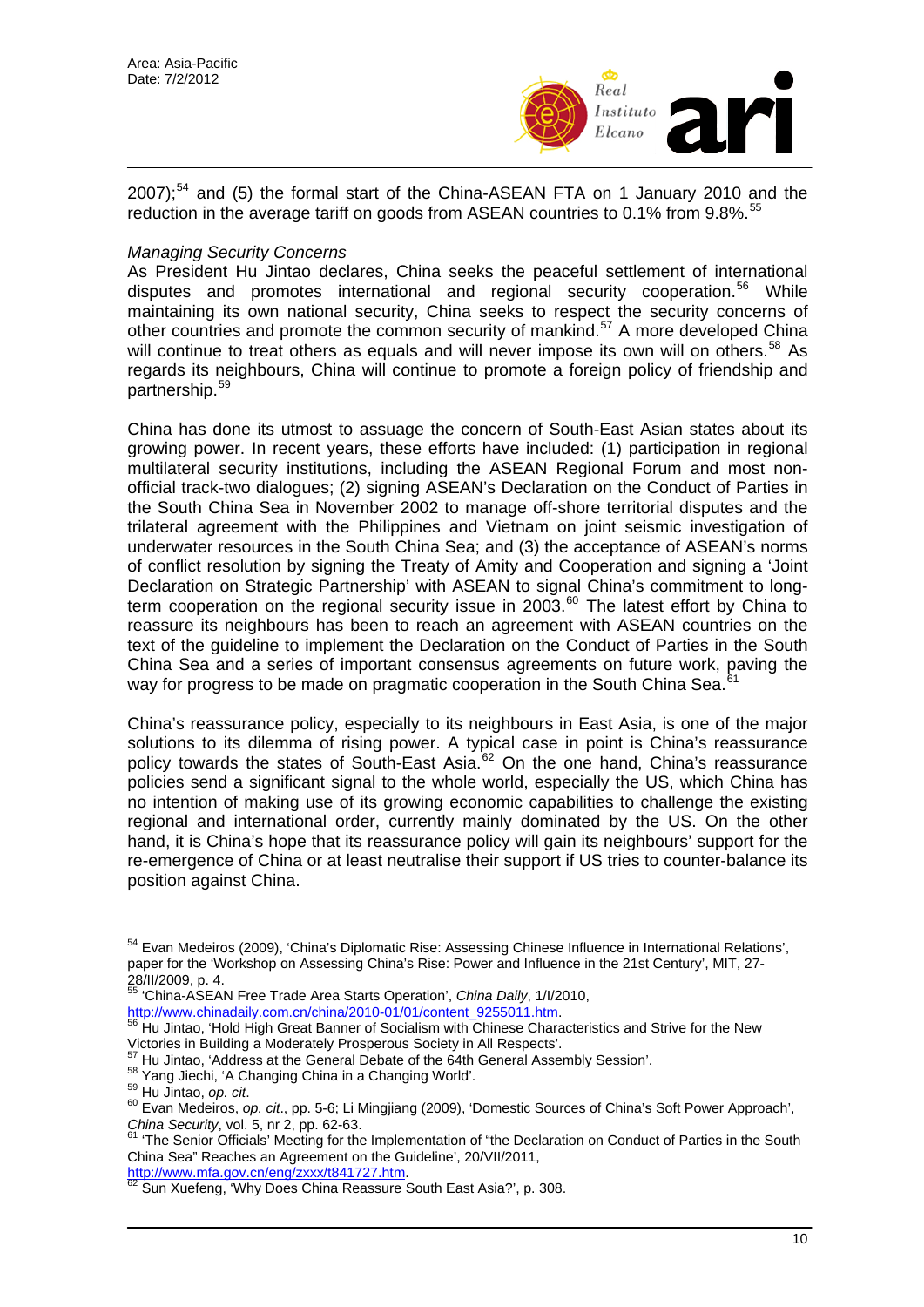

#### **Coherence**

Although China's leaders often say that it needs to be aware of its difficulties and risks, this does not mean that it should ignore the world's growing expectation that China will take on its global responsibilities. As the largest contributor to peace-keeping among the permanent members of the UN Security Council, China has sent a total of over 10,000 peace-keeping personnel to 24 UN missions, including over 2,100 who are currently on duty. China has also cancelled the debt of 49 heavily-indebted poor countries and least developed countries and provided over RMB Yuan 200 billion in assistance to other developing countries.<sup>[63](#page-10-0)</sup>

Besides its unilateral efforts to make a contribution to the international community, China is seeking a more coherent approach to take on its international responsibilities. First, it attaches the greatest importance to the role of the UN. In the UN framework, China seeks to coordinate the different positions of the various parties involved and to offer constructive proposals for reaching solutions to global issues. China is willing to offer proper and timely support to the actions and measures approved by the UN.

For instance, before passing Security Council Resolution nr 1769, China had a relatively cautious position on the proposal to send a peace-keeping force to Darfur. Then, on 31 July 2007, the Council approved Resolution nr 1769 and authorised a mixed mission jointly operated by the UN and the African Union in Darfur. China immediately declared that it would send several hundred soldiers to participate in the peace-keeping mission in the region.<sup>[64](#page-10-1)</sup> In March 2008, as the first country to make a donation to settling the Darfur issue, the Chinese government handed US\$500,000 to the UN Trust Fund for Darfur.<sup>[65](#page-10-2)</sup>

Secondly, China has extended its bilateral coordination and communication to regional organisations and major powers deeply involved in hot-spot issues. Compared to multilateral diplomacy in the UN, bilateral diplomacy can focus on specific targets or be used as an efficient means to make a breakthrough on certain events or agendas. For example, in the case of Darfur, China has worked closely with the African Union and the Arab Union. In November 2006, during the Beijing Summit for the China-Africa Cooperation Forum, China and the African Union established the Tripoli Mechanism, a cooperative institution offering effective measures to settle the Darfur crisis. Furthermore, China offered financial aid totalling US\$1.8 million to support the African Union's peacekeeping action in Darfur.[66](#page-10-3) In addition, a tacit agreement was made between China and the US, which is the most deeply involved and the most closely connected to the Darfur issue of all the big powers.<sup>[67](#page-10-4)</sup>

Third, China encourages Chinese overseas enterprises to take on their social responsibilities in the countries in which they invest. For instance, Chinese enterprises

<span id="page-10-0"></span><sup>63</sup> Yang Jiechi, 'A Changing China in a Changing World'.

<span id="page-10-1"></span><sup>64 &#</sup>x27;Chinese Government Decides to Send Engineering Dispatch to Darfur', 11/V/2007,

<span id="page-10-2"></span><http://www.fmprc.gov.cn/chn/zxxx/t318072.htm>, accessed 1/VI/2008.<br>
<sup>[65](http://www.fmprc.gov.cn/chn/zxxx/t318072.htm)</sup> 'Chinese Special Envoy for Darfur Held Information Revelation Conference for Domestic and Foreign<br>
Press', 7/III/2008, http://www.fmprc.gov.cn/chn/zxx

<span id="page-10-3"></span><sup>66 &#</sup>x27;Press Confere[nce of Summit of China-Africa Cooperation Foru](http://www.fmprc.gov.cn/chn/zxxx/t412957.htm)m Is Held in Beijing: Foreign Ministers of China, Ethiopia, and Egypt Answer Questions from Journalists', 5/XI/2006,<br>http://www.fmprc.gov.cn/chn/zxxx/t278875.htm, accessed 1/VI/2008.

<span id="page-10-4"></span>The agreement was that the US should lead the process of settling the south-north dispute in the Sudan while China should promote the final resolution of the Darfur issue. Source: interview by the author with a Chinese expert on African studies at Peking University, 19/III/2008.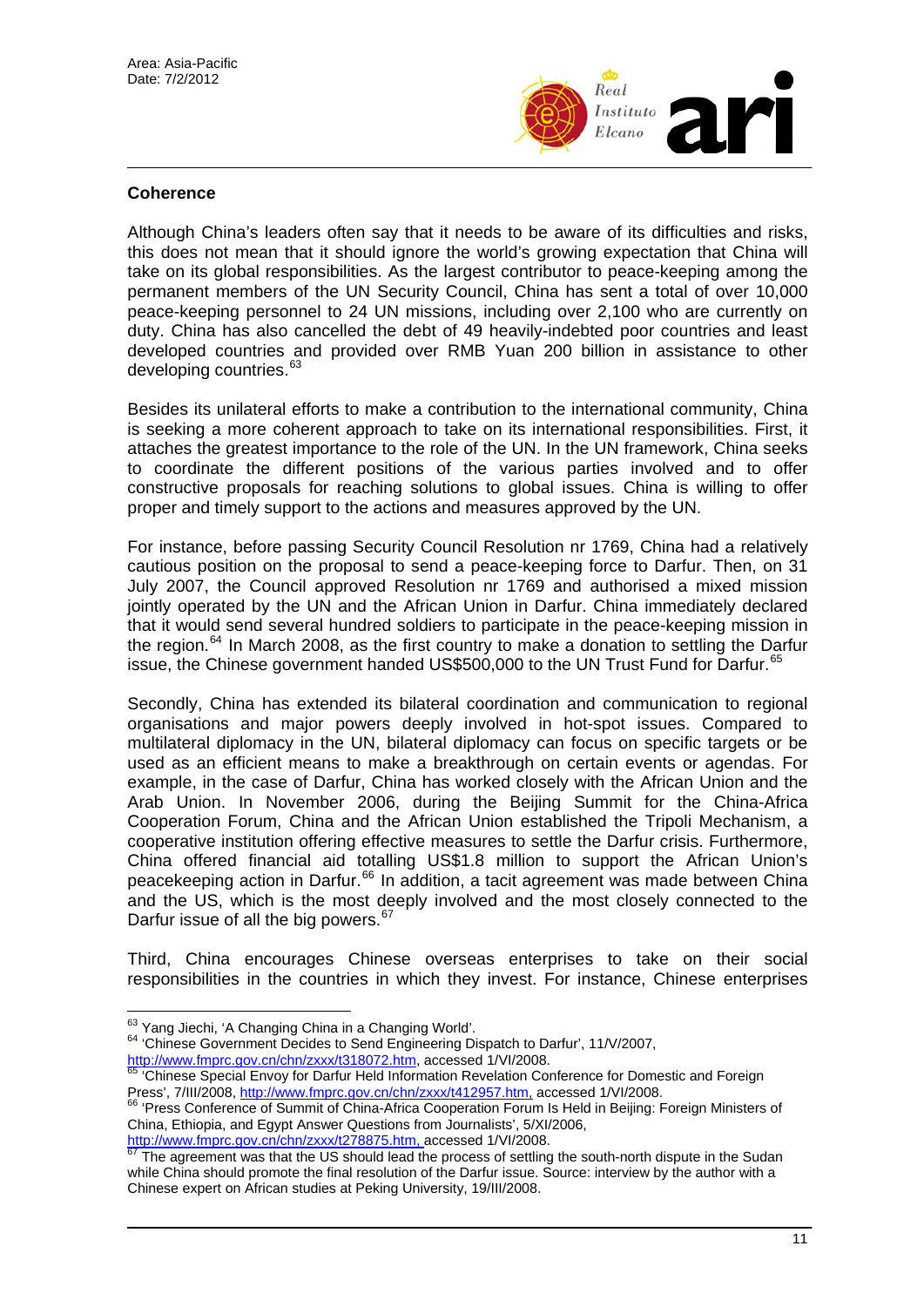

located in the Sudan have engaged in a large number of projects related to the welfare of the people, contributing to ease the humanitarian crisis in Darfur and helping to create favourable conditions for the Chinese government's input to be effective. According to statistical data collected at the end of 2007, Chinese corporations and enterprises had drilled 46 wells, established 20 small hydro power stations and completed the watersupply project extending from Southern Darfur Province through Gadarif Province all the way up to Northern Darfur Province, which was financed by a Chinese loan with special preferential interest rates.<sup>[68](#page-11-0)</sup> In March 2009 the Merowe Dam, perhaps the longest in the world, was contracted and built by SINOHYDRO Corporation and China International Water and Electric Corporation.<sup>[69](#page-11-1)</sup>

Naturally, China's coherent approach to take on international responsibilities is still at a very preliminary phrase and far from perfect. China is still learning and adjusting to its new global role, as it lacks the historical experience of operating on the global stage.<sup>[70](#page-11-2)</sup> For instance, owing to weighty political and cultural differences, negative responses from the local population have been experienced in certain places as a result of action taken by Chinese overseas enterprises. But the Chinese government has promised to provide more incentives and to educate its overseas enterprises so that they can integrate more effectively into local societies, with a more extensively accepted employment of local labour and a more favourably recognised compliance with local laws.<sup>[71](#page-11-3)</sup>

## **Conclusion**

Thanks to the rapid growth in the size of its GDP over the past three decades, China is now emerging as an economic superpower in the world. However, the gaps in GDP and military expenditure between China and the US have actually widened in real terms over the past decade. More importantly, a rising China must address tremendous domestic difficulties and challenges. Besides its unresolved national unification issue, the most salient and urgent social problems include an increasingly uneven development and a growing environmental degradation.

Despite its domestic difficulties, China has been locked into two daunting strategic dilemmas. One is the dilemma of rising powers, that is, how to maintain its rising momentum while shaping a relatively favourable external environment. A typical example is China's emerging naval build-up. China's other dilemma concerns its identity: how can it balance the responsibility inherent to its new status as a developed country and the rights inherited in its accustomed role as a developing nation. The dilemma it faces in the international campaign against climate change is a good case in point.

In order to find ways out of its growing dilemmas, China has adopted its own 'PRC strategy', based on three main points: (1) patience; (2) reassurance; and (3) coherence. First, China must be patient and make long-term efforts to resolve its domestic problems. Strategic patience can prevent China from falling into the trap of developing hegemonic

<span id="page-11-0"></span> $\overline{a}$ <sup>68</sup> 'Foreign Ministry Spokesman Liu Jianchao Held Regular Press Meeting on February 14<sup>th</sup> 2008', 14/II/2008, <http://www.fmprc.gov.cn/chn/xwfw/fyrth/t407327.htm>, accessed 1/VI/2008.<br><sup>69</sup> 'A Large Lake Emerging from Immense Sea of Sand: A Report on the Start of Power Generation of

<span id="page-11-1"></span>Mailuowei Dam in Sudan', 4/III/2009, [http://news.xinhuanet.com/overseas/2009-03/04/content\\_10940883.htm](http://news.xinhuanet.com/overseas/2009-03/04/content_10940883.htm), accessed 10/III/2009.<br><sup>70</sup> Fu Ying, "Understanding China".

<span id="page-11-3"></span><span id="page-11-2"></span><sup>&</sup>lt;sup>71</sup> 'Chinese Special Envoy to Darfur Held Information Revelation Conference for Domestic and Foreign Press', 18/IX/2007, [http://www.fmprc.gov.cn/chn/zxxx/t363782.htm,](http://www.fmprc.gov.cn/chn/zxxx/t363782.htm) accessed 1/VI/2008.